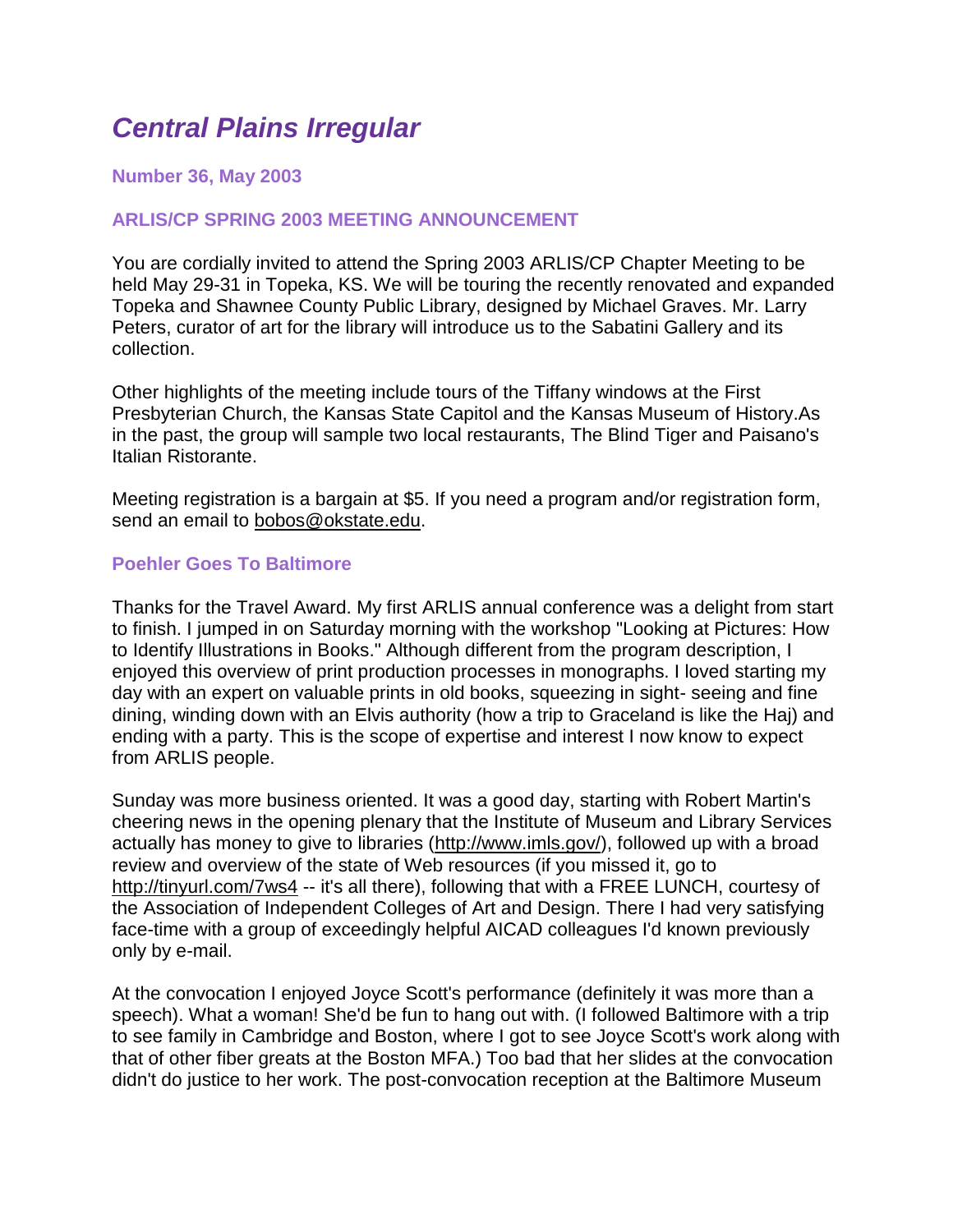of Art was lovely. The world needs more of such genteel hospitality; it was certainly refreshing.

Monday's membership luncheon was memorable for the slide-tour of Baltimore by architectural historian Charles Duff. Duff's history of the Baltimore row house, as well as his top-ten architectural picks, put our inner harbor neighborhood in perspective for me. The ARLIS leadership followed, amply demonstrating their organizational skills by running an effective meeting that included lively discussion of reorganization of the Society's structure.

Tuesday morning's leadership and chapter officer's breakfast was a great opportunity to hear the concerns of the organization in a nutshell. We learned that ARLIS/NA membership, currently at 860, is down by about 100. (531 attended the Baltimore conference.) The decline in membership is a topic for more discussion in local chapters. How can we attract student members? How about getting student members to chapter meetings? Can we promote diversity in the organization by offering a stipend for student attendance at conference? Also discussed: how can the conference be made more directly relevant to professional development? Would this involve continuing education credits or certification of some sort? This is being discussed in many different venues within ARLIS. Naturally there was talk of next year's conference in New York.

Shortly after the leadership breakfast I boarded a train for Boston. I had an excellent time in Baltimore. Thank you, Central Plains chapter, for the travel award of \$200. I truly appreciate the support. If anyone has any conference-related questions, send them my way-I brought back lots of notes and handouts and might be able to help.

# **MEMBER NEWS**

**Marilyn Russell** moved to Santa Fe, New Mexico and has assumed a new job. She began work as the Director of Library Programs at the Institute of American Indian Arts on March 3.

The most exciting and challenging task ahead is the building of a new seven million dollar library and technology center. The new facility is to have a total of 52,000 square feet consisting of a library, an archival center, a lecture wing, classrooms, and an administration wing. The

target date for completion is the summer of 2003. The opportunity and challenge of building the Library and Technology Center is to create a space that portrays an image and identity while providing for the functional needs and requirements of IAIA.

I will be attending a Tribal Librarians Conference in Bozeman, Montana in June. If any of you are passing through New Mexico, come by and see me at IAIA. Their new campus is located at 83 Avan Nu Po Road, Santa Fe.

# **Arkansas**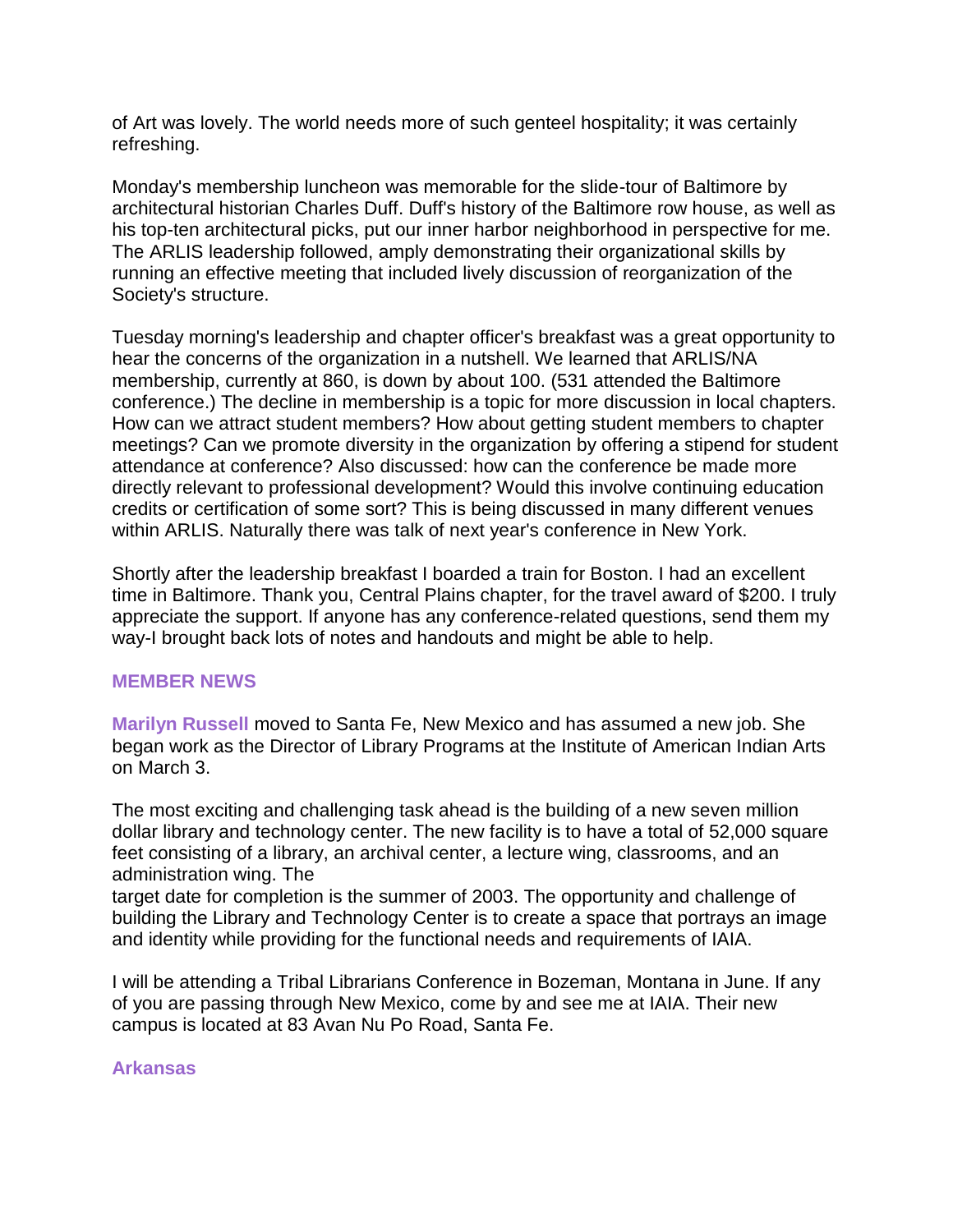**Patrice O' Donoghue** reports that the Arkansas Arts Center and the Central Arkansas Library System have joined forces to share resources. The Elizabeth Prewitt Taylor Memorial Library catalog went online in January through a partnership with the Central Arkansas Library System. The catalog is accessible through the Arts Center website: [www.arkarts.com.](http://www.arkarts.com/) (Click on Education, then on the Elizabeth Prewitt Taylor Memorial Library, then on the online catalog). The catalog is also available through the Central Arkansas Library System's website: [www.cals.lib.ar.us.](http://www.cals.lib.ar.us/)

Coinciding with going online, public hours have been doubled. The library is now open Tuesdays and Wednesday 10-2, and Thursdays 10-5. O'Donoghue's article describing the partnership between the Arkansas Arts Center and the Central Arkansas Library System appeared in the April 2003 issue of Arkansas Libraries.

#### **Kansas**

"It has been crazy around here as we get ready to reopen," writes **Lois Crane** of the Wichita Art Museum. "The Chihuly people were here this week to install the confetti chandelier and the Persian Ceiling (the first one that you can walk under and over). Yesterday, April 17, we had an event for major donors, trustees, and the media to witness the installation and get their first glimpse of the new Great Hall. The place was hopping with excitement and enthusiasm. We reopen on June 9th, after a huge Gala on the 7th. The library is getting its share of attention, and an expensive book that was given to the library will be featured in an exhibition along with works of art given in honor of the new building--it makes a statement that the library is an important component of the museum.

We might also exhibit The Dictionary of Art, which was purchased with gift funds in 2002. (We would probably show only one volume.) There's a story with that; when I called the person about donating funds for it, having located a source for \$1000 for the \$8800 work, he was so pleased about it at the bargain price that he later ordered a copy for himself. I have **Suzy Frechette** to thank for calling my attention to the special offer."

#### **Missouri**

**Dana Beth**, Art & Architecture Librarian at Washington University in St Louis, will be starting July 1 as Director of VCU-Qatar Library in Doha, Qatar. The school, which graduated its first class in 2003, is a branch of Virginia Commonwealth University's School of the Arts, and offers BFA programs in communication arts, interior design, fashion design and merchandising. The Qatar Foundation sponsors it.

**Ellen Petraits,** Reference Librarian at Washington University, has been promoted and will take over from Dana on May 3.

**Gloria Short** sang with Mid America Singers in a concert on April 6th, and will sing in her church Easter cantata on April 17th. Gloria writes, "this weekend I'm looking forward to an outdoor concert in the woods called Roots Deep. My kids are going to camp out